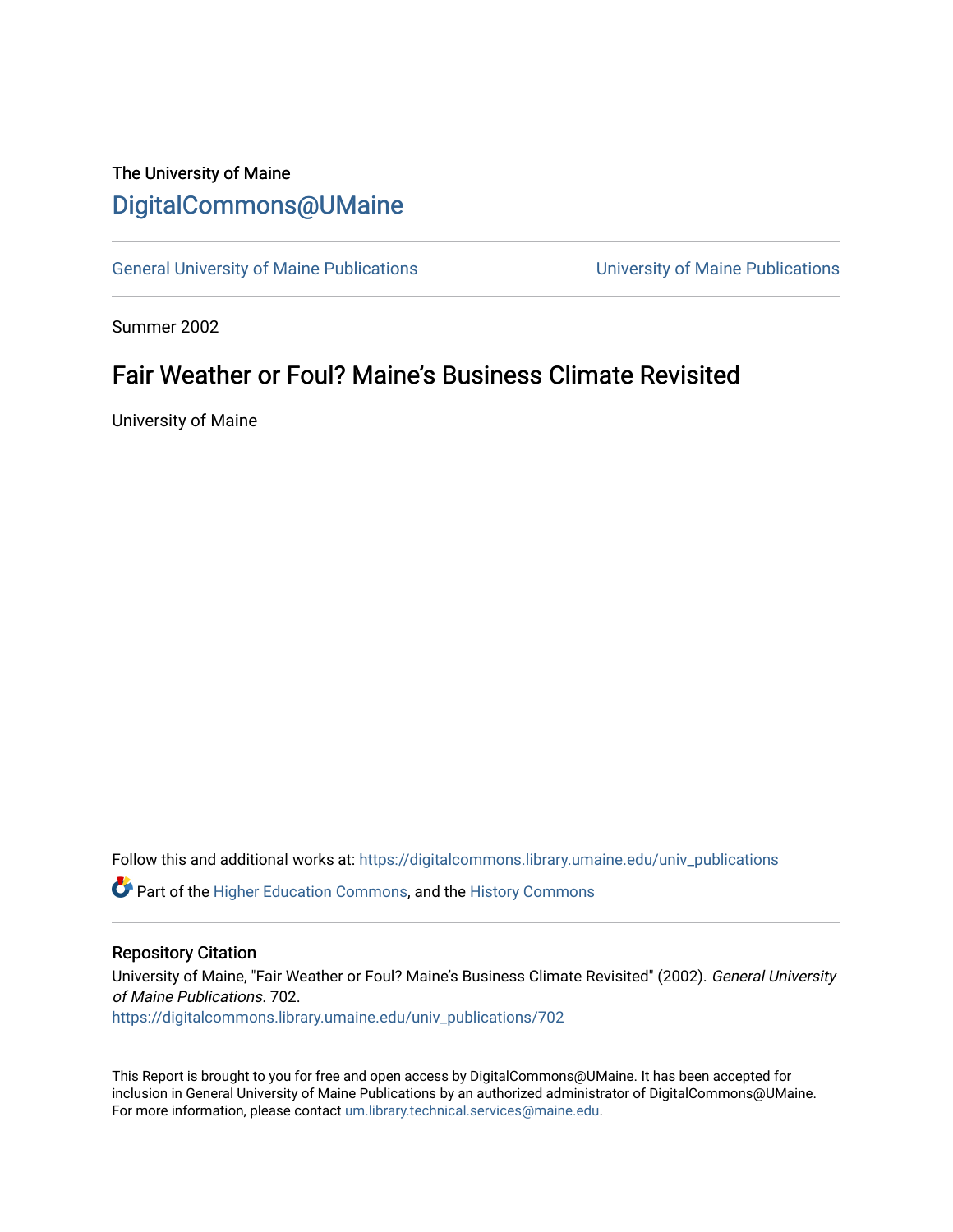# **Fair Weather or Foul? Maine's Business Climate Revisited**

"Our vision is a high quality of life for all Maine citizens. Achieving this vision requires a vibrant and sustainable economy supported by vital communities and a healthy environment." (Maine Economic Growth Council, *Measures of Growth 2002*) 1

## **Introduction**

There is no shortage of analyses of the problems of Maine's economy, or of proposed solutions. Once again, a number of recent reports have argued that Maine has a highly unfavorable business climate, characterized by excessive taxes and excessive regulation. These reports go on to argue that Maine must improve its business climate through such suggested changes as an overhaul of the tax system, elimination of property taxes on business equipment purchases, reducing the state's regulatory burden, and reducing Maine's supposedly high "tax burden." Although the support for these proposals is framed as being "irrefutable," in reality many of the analyses are based on questionable data and methodologies. Other data also cast doubt on the idea of a "crisis" in Maine's business climate. And it seems reasonable to ask whether the proposed reforms would truly benefit the state as a whole, or whether they would primarily benefit a small number of large corporations which stand to gain disproportionately from these changes.

# **Are Business Climate Perspectives Appropriate to Analyze Economic Well-Being?**

Business climate studies emphasize a narrow range of economic indicators in analyzing the nature of the economy, such as local and state tax burdens, the availability of tax breaks and incentives for business, the extent of government regulation, and the costs of workers' compensation. Anything which is seen as a cost for business is "bad" because it is regarded as an impediment to investment decisions, employment growth, and profitability, and hence "bad" for the overall well-being of the state and its people. However, these analyses are often simplistic and misleading, by leaving out many other important variables related to economic development.

In contrast, the sustainable economic development perspective used by the Maine Economic Growth Council, the Corporation for Enterprise Development (CFED), and other groups, is an alternative framework which offers a broader and more inclusive picture of the state's economy. For example, the Economic Growth Council makes it clear that the economic well-being of a state is actually a function of a total of 60 interrelated economic and social measures, not simply the "business climate" measures.<sup>2</sup> And, as the CFED points out, "much of what is done in the name of business climate fails to help either a community's business or its residents. 3

 <sup>1</sup> Maine Economic Growth Council, *Measures of Growth 2002: Performance Measures and Benchmarks to Achieve <sup>a</sup> Vibrant and Sustainable Economy for Maine*; Eighth Report of the Maine Economic Growth Council. Augusta, ME: Maine Development Foundation, 2002. <sup>2</sup> *Ibid*. <sup>3</sup> William Schweke, Brian Dobson, and Carl Rist; *Improving Your Business Climate: <sup>A</sup> Guide to Smarter Public*

*Investments in Economic Development*, Executive Summary, Corporation for Enterprise Development, 1996. http://www.cfed.org/ Follow links: Business Incentive Reform Clearinghouse/Alternatives to Incentives/Improving Your Business Climate (excerpt)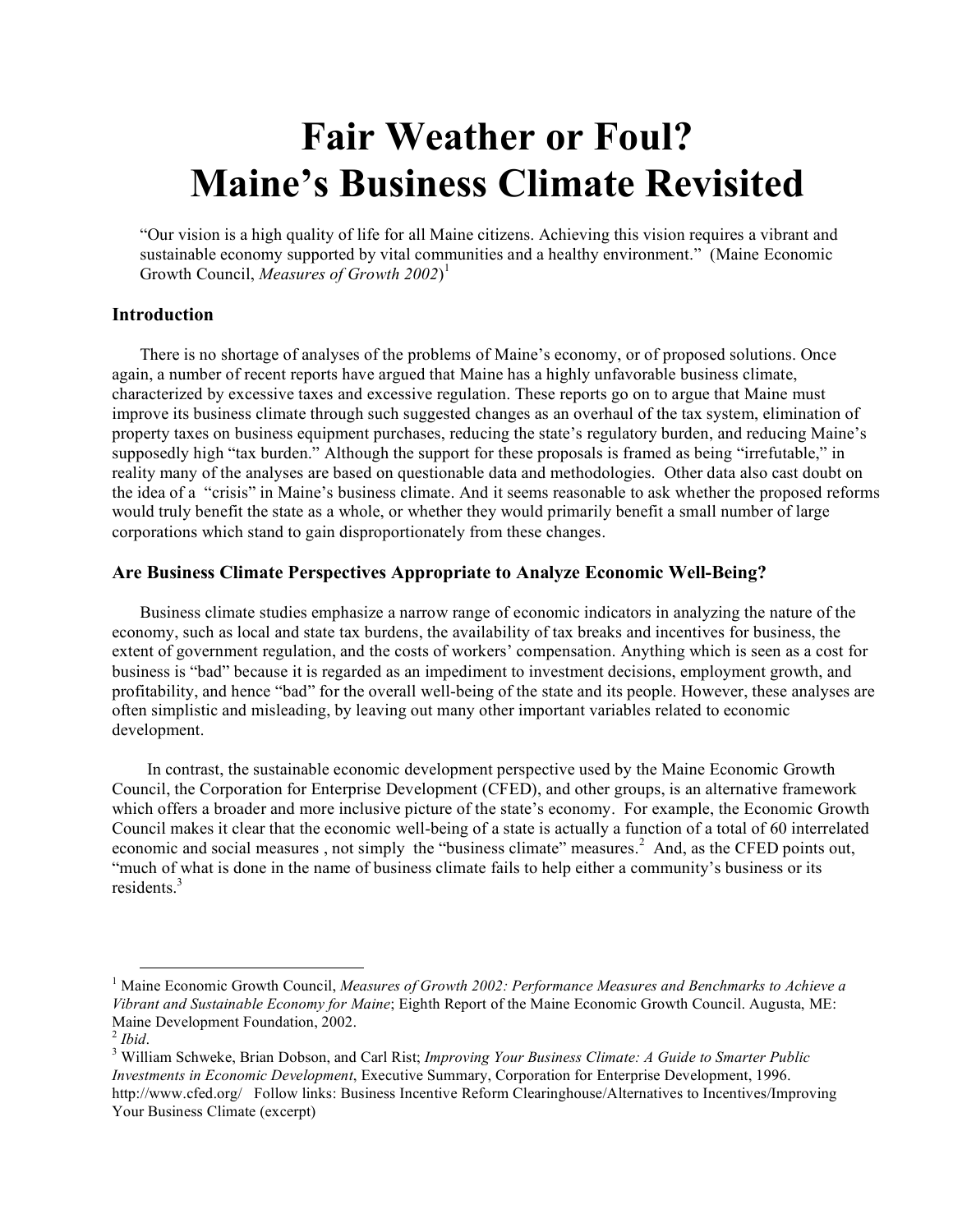## **What About the Business Climate Claims of Harmful and High Corporate Taxes in Maine?**

It is often assumed that there is a clear and obvious relationship between tax levels and other business climate indicators, on the one hand, and a state's economic well-being — or business well-being — on the other. However, the growing literature on economic policy and taxation suggests that there is no consistent relationship between the level of taxes in a state, and economic growth<sup>4</sup>. As one economic analyst concludes, "states appear to overestimate the degree to which taxes affect economic outcomes and hence are not very receptive to the finding that taxes have little effect."<sup>5</sup>

Furthermore, business climate studies which claim that Maine's tax burdens and corporate taxes are threatening the state's economic future are based on doubtful data and methodologies. For example, the recent study by the Institute for a Strong Maine Economy (ISMEC) argues forcefully that Maine's very high tax burden will continue to be a major obstacle for the state's long-term economic well-being, unless there are major reforms in Maine's tax structure to reduce tax burdens. The data cited by the study looks quite alarming, supposedly showing that Maine has the HIGHEST tax burden in the country.<sup>6</sup>

However, one source of the tax data for the ISMEC study is the Tax Foundation, whose methodologies have been dismissed as seriously flawed, even by Federal Reserve Chairman Alan Greenspan<sup>7</sup>. While Tax Foundation figures are being presented by some as irrefutable, other critics such as the Center on Budget and Policy Priorities point out that the methodology used by the Tax Foundation is very misleading. One of the largest problems, for example, is that their tax burden figures are actually based on the taxes of high income households, but the numbers are presented as though they represent average or typical households.<sup>8</sup>

What do others say about the question of Maine's corporate taxes and tax burden? For starters, it is clear that Maine's corporate taxes have not been growing in recent years, as a proportion of total state revenues (in Maine's State General Fund). Rather they have been decreasing slightly, as Figure One<sup>9</sup> demonstrates:

 <sup>4</sup> Michael Wasylenko, "Taxation and Economic Development: The State of the Economic Literature." *New England Economic Review*, March/April 1997, pp. 46-47.<br><sup>5</sup> *Ibid*, p. 48.<br><sup>6</sup> Institute for a Strong Maine Economy. *No Place to Hide: Confronting Maine's Economic Future*, p. 11.

http://www.ismec.org/investors\_only/whitepaperfinal.pdf<br><sup>7</sup> Lav, Iris J., et al., "Tax Foundation Figures Lead to Inaccurate Impression of Middle-income Tax Burdens."

Center for Budget and Policy Priorities: http://www.cbpp.org/4-12-02tax.htm. Lav also points out a number of other problems with the Tax Foundation's methodology, such as attributing corporate taxes to families that do not earn at a level to incur these taxes; counting capital gains taxes while discounting the income from these same capital gains; and counting some taxes twice. <sup>8</sup> *Ibid*.

Source: Neves, Anthony. "Challenges for Maine's Tax System," in *Choices*, vol. VII no. 1, January 23, 2001, p.1. Augusta, Maine: Maine Center for Economic Policy.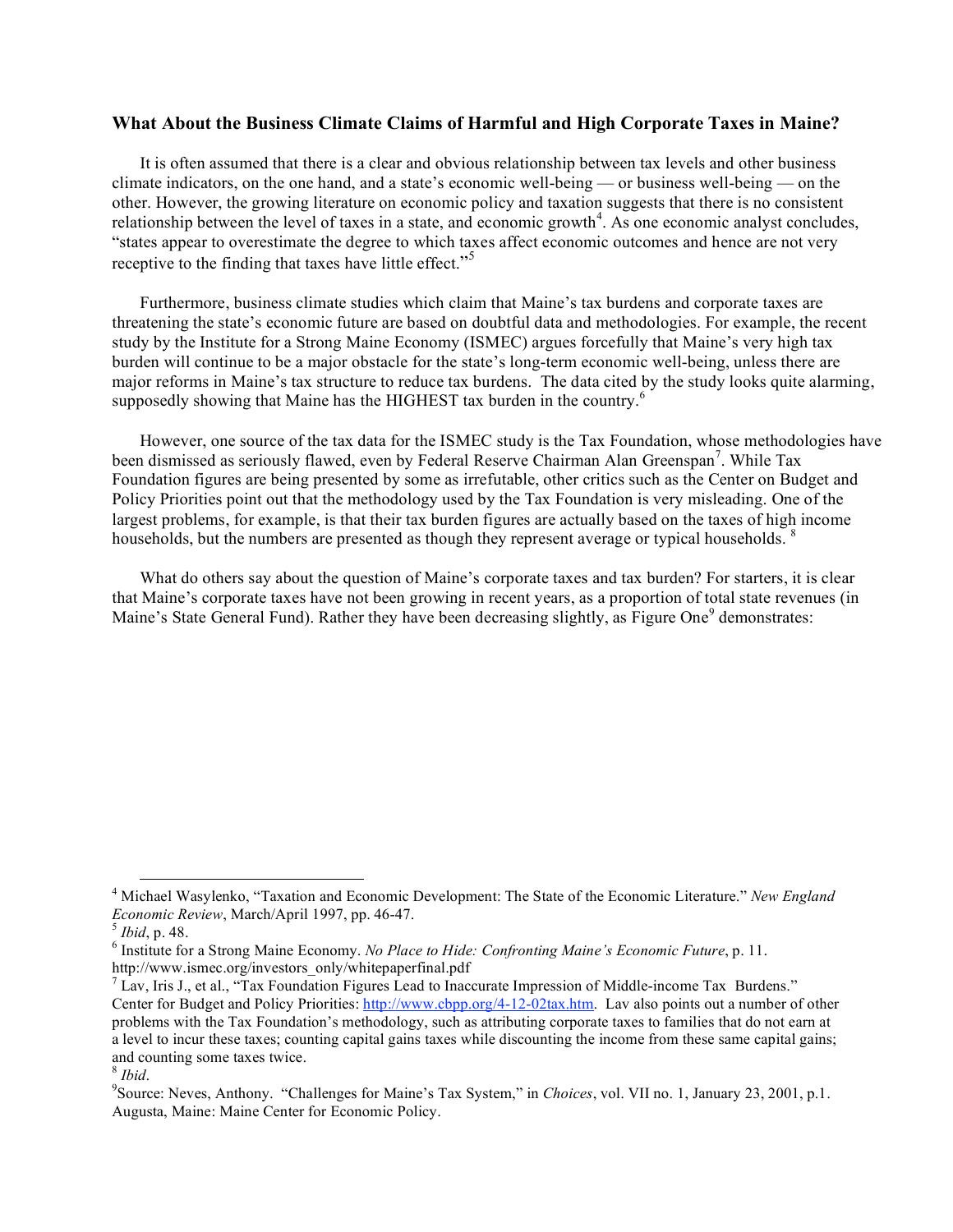

In addition, other recent tax figures do not support the idea of high tax burdens in Maine or of inordinately high corporate taxes compared to other states. For example, U.S. Census Bureau tax data show that in 2000, Maine ranked **18th** among the 50 states in corporate income taxes per capita, lower than all other New England states except Vermont and Rhode Island, and only \$3 above the national average.<sup>10</sup> Per capita corporate net income taxes for Maine, at \$118 for 2000, dropped sharply to \$75 for 2001, according to the U.S. Census Bureau.<sup>11</sup> And, despite the hysteria in these business climate reports about Maine's supposed #1 ranking in terms of the tax burden, Maine has actually ranked consistently lower than most other New England states, and certainly not in the top ten . As Table One shows, Maine's national ranking in total taxes per capita fell from 13th in 1999 to  $17<sup>th</sup>$  in 2001. This picture differs quite dramatically from the dire situation offered by ISMEC and other studies calling for lower taxes.

| <b>State</b>  | 1999               |            | 2000               |            | 2001               |            |
|---------------|--------------------|------------|--------------------|------------|--------------------|------------|
|               | <b>Total Taxes</b> | Per Capita | <b>Total Taxes</b> | Per Capita | <b>Total Taxes</b> | Per Capita |
|               |                    | Rank       |                    | Rank       |                    | Rank       |
| Maine         | \$2,028            | 13         | \$2,087            | 14         | \$2,074            | 17         |
| New Hampshire | \$892              | 50         | \$1,372            | 47         | \$1,410            | 47         |
| Connecticut   | \$2,232            |            | \$2,987            |            | \$3,092            |            |
| Massachusetts | \$2,386            |            | \$2,544            |            | \$2,700            | 5          |
| Vermont       | \$2,337            | 6          | \$2,436            |            | \$2,532            |            |
| Rhode Island  | \$1,912            | 15         | \$1,941            | 18         | \$2,118            | 15         |

#### **Table 1: National State Rankings for Total Taxes Per Capita, 1999-2001, New England States<sup>12</sup>**

These figures suggest, in other words, that there are some serious problems with the numbers offered in recent business climate reports. In addition, some recent data show that there are some encouraging signs in Maine's economy. For example, Maine's real personal income growth (4.1 percent) and real per capita income

 <sup>10</sup> The Public Policy Institute of New York State, Inc. *State Corporate Income Taxes Per Capita <sup>2000</sup>*.

<sup>&</sup>lt;sup>11</sup> U.S. Census Bureau, State Government Tax Collections, 2000, and *ibid.*, 2001.<br>http://www.census.gov/govs/statetax/0020mestax.html; http://www.census.gov/govs/statetax/0120mestax.html.

<sup>&</sup>lt;sup>12</sup> U.S. Census Bureau: States Ranked By Total Taxes and Per Capita Amounts: 1999, 2000, 2001. http://www.census.gov/govs/statetax/99staxrank.html; http://www.census.gov/govs/statetax/00staxrank.html; http://www.census.gov/govs/statetax/01staxrank.html .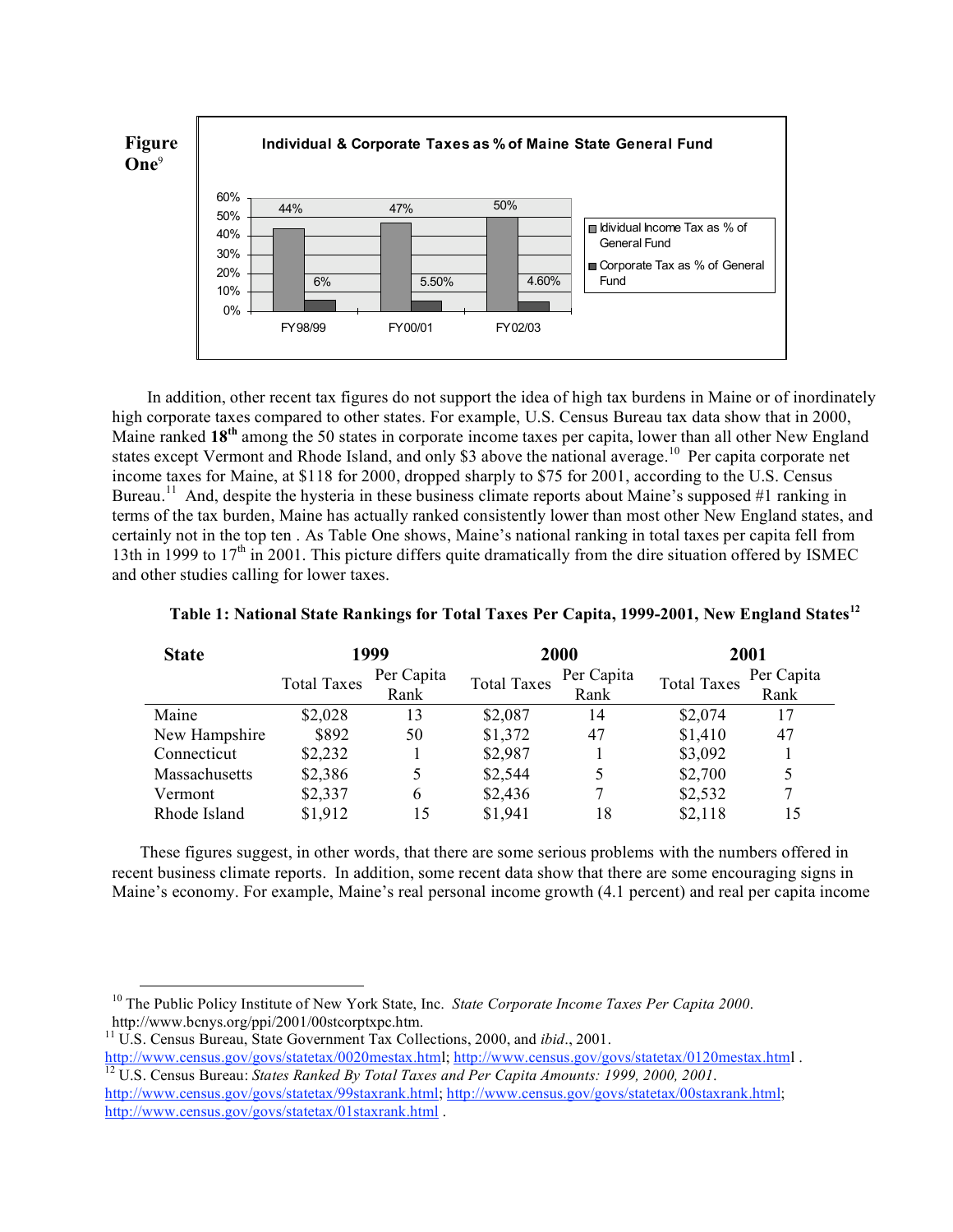growth ("a remarkable 3.3 percent") in 2001 were significantly HIGHER than either the New England average or U.S. average figures.<sup>13</sup>

# **Are Lower Corporate Taxes and Less Regulation Good for All of Maine's Citizens?**

At its core, the business climate perspective has two siren calls which are described as urgently necessary to help the state as a whole: lower corporate taxes and reducing "excessive" state regulation. Are these really for everyone's benefit, in the long run?

As Figure One shows, corporate taxes as a proportion of Maine's general fund have been decreasing slightly in recent years. Projected shortfalls in the state budget are already creating major headaches for state policymakers, and are likely to have negative impacts on the public as programs are cut. This may not be the best time to reduce revenues further by additional cuts in corporate taxes. Recent analyses have also shown that corporate tax expenditures such as the BETR program (the Business Equipment Property Tax Reimbursement) and other business tax breaks are growing at an astronomical rate, and such expenditures are in effect decreasing state revenues still further. As pointed out earlier, the BETR program alone "will have drained \$143.5 million from state resources in the five-year period from FY 1997 through FY 2001.<sup>14</sup>

In addition, data on the BETR program and on other state tax incentives show that it is primarily large businesses which are benefiting.<sup>15</sup> Many of the very largest corporations in the state receive double tax breaks on the same investments through BETR and TIF (Tax Increment Financing) tax refunds (a practice known as "double dipping").<sup>16</sup> Small business owners, on the other hand, are left to struggle for their existence in the context of skyrocketing health insurance costs, which put health insurance virtually out of reach for both owners and employees.

Finally, the fact that the corporate businesses climate premise calls for less regulation raises an interesting question: would most Maine citizens really want to return to the kind of conditions that existed in Maine prior to the development of effective governmental regulations in recent decades? These were the reality before such regulations: polluted rivers and air, no control over the dumping of toxins such as mercury, and dangerous levels of lead in homes. Businesses were free to discriminate against employees or customers, and people had few protections from fraudulent business practices. Workers had significantly less safety protections on the job before OSHA regulations. It is doubtful that a retreat from such regulations would benefit anyone but a small number of large businesses.

As a state, we place a high value on a clean, safe and livable environment, in both the home and the workplace, as well as in the wild. This is one of the features of Maine's quality of life that attracts many people to live in Maine, and it is critical to attracting qualified and skilled workers, as well as entrepreneurs looking to

<sup>&</sup>lt;sup>13</sup> "Economic Insight/State Edition: Maine," Economic Information Systems, http://www.econ-line.com. Also, according to this source, Maine's employment growth ranked number one in the nation in 2001 (1.2 percent, compared to .9 percent for the U.S. as a whole).

<sup>&</sup>lt;sup>14</sup> Bureau of Labor Education, "Maine's Development Dilemma: 2001 Update", Winter/Spring 2001, p. 3. (Online version

available as a PDF file at http://dll.umaine.edu/ble, scroll down and follow link.<br><sup>15</sup> Orlando Delogu, "'BETR' is a Windfall to a Handful of Corporations and Unfair to Everyone Else." Augusta, ME:<br>Maine Center for Economi

<sup>&</sup>lt;sup>16</sup> Bureau of Labor Education, *ibid.*, and Arn H. Pearson and Lisa Prosiensky, "Anatomy of a Tax Loophole: How Corporate 'Double Dipping' Costs Maine Taxpayers Millions." Portland: Maine Citizen Leadership Fund, 2000.